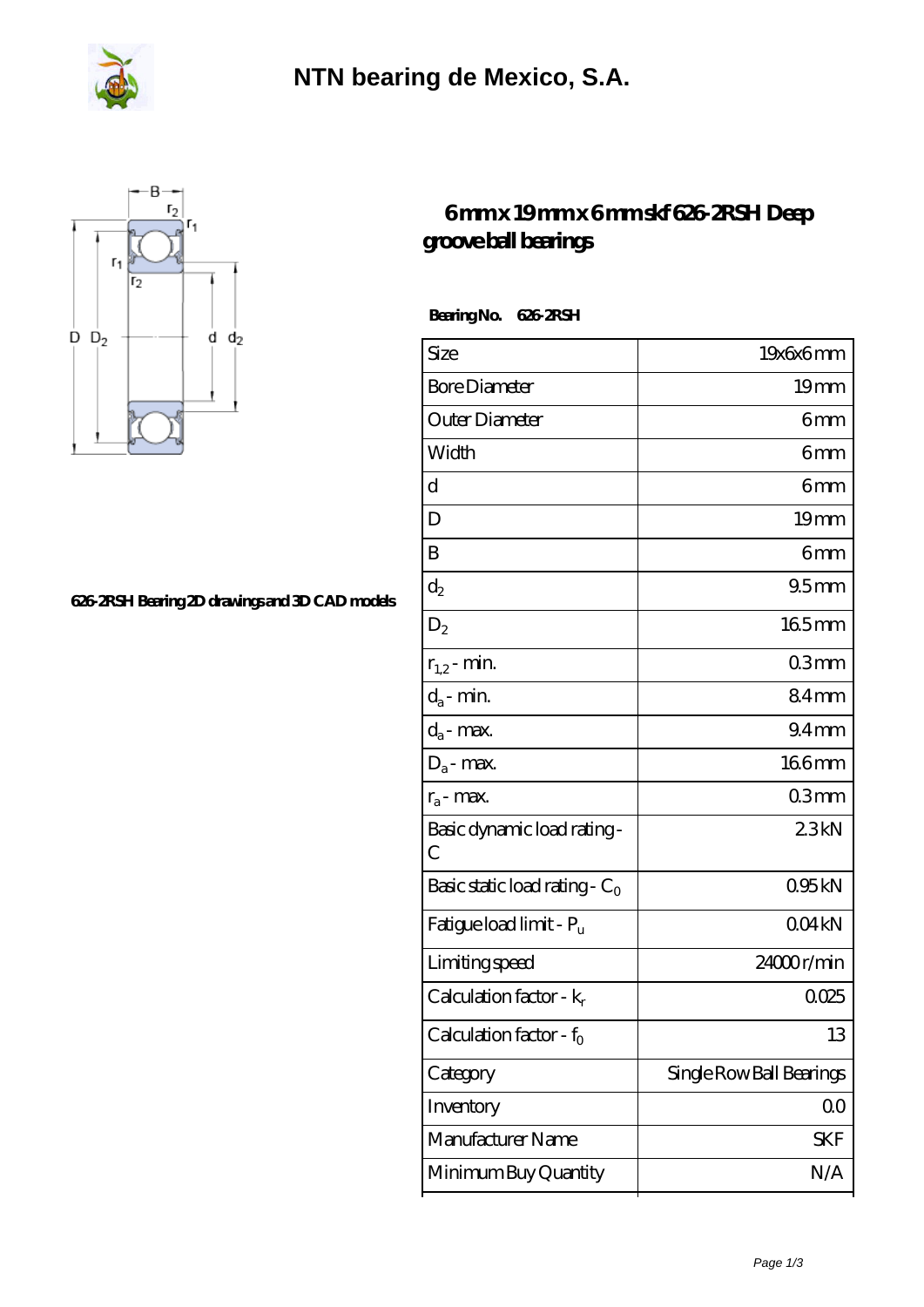

## **[NTN bearing de Mexico, S.A.](https://m.fergusonheatncool.com)**

| Weight/Kilogram                    | 0008                                                                                                                                                                                                                              |
|------------------------------------|-----------------------------------------------------------------------------------------------------------------------------------------------------------------------------------------------------------------------------------|
| Product Group                      | <b>BOO308</b>                                                                                                                                                                                                                     |
| Enclosure                          | 2 Seals                                                                                                                                                                                                                           |
| Precision Class                    | ABEC 1   ISO PO                                                                                                                                                                                                                   |
| Maximum Capacity / Filling<br>Slot | No                                                                                                                                                                                                                                |
| Rolling Element                    | <b>Ball Bearing</b>                                                                                                                                                                                                               |
| Snap Ring                          | No                                                                                                                                                                                                                                |
| <b>Internal Special Features</b>   | No                                                                                                                                                                                                                                |
| Cage Material                      | Steel                                                                                                                                                                                                                             |
| Enclosure Type                     | Contact Seal                                                                                                                                                                                                                      |
| Internal Clearance                 | CO-Medium                                                                                                                                                                                                                         |
| Inch - Metric                      | Metric                                                                                                                                                                                                                            |
| Long Description                   | 6MM Bore; 19MM Outside<br>Diameter; 6MM Outer Race<br>Width; 2 Seals; Ball Bearing;<br>ABEC 1   ISO PQ No Filling<br>Slot; No Snap Ring No<br><b>Internal Special Features</b><br>CO Medium Internal<br>Clearance; Steel Cage; Co |
| <b>Other Features</b>              | Deep Groove   NBR Seal                                                                                                                                                                                                            |
| Category                           | Single Row Ball Bearing                                                                                                                                                                                                           |
| <b>UNSPSC</b>                      | 31171504                                                                                                                                                                                                                          |
| Harmonized Tariff Code             | 8482105068                                                                                                                                                                                                                        |
| Noun                               | Bearing                                                                                                                                                                                                                           |
| Keyword String                     | Ball                                                                                                                                                                                                                              |
| Manufacturer URL                   | http://www.skf.com                                                                                                                                                                                                                |
| Manufacturer Item Number           | 626-2RSH                                                                                                                                                                                                                          |
| Weight/LBS                         | 0023                                                                                                                                                                                                                              |
| Outer Race Width                   | 0.236Inch   6Millimeter                                                                                                                                                                                                           |
| Outside Diameter                   | Q748Inch   19Millimeter                                                                                                                                                                                                           |
| Inner Race Width                   | OInch   OMillimeter                                                                                                                                                                                                               |
| Bore                               | 0.236Inch   6Millimeter                                                                                                                                                                                                           |
| bore diameter:                     | 6mm                                                                                                                                                                                                                               |